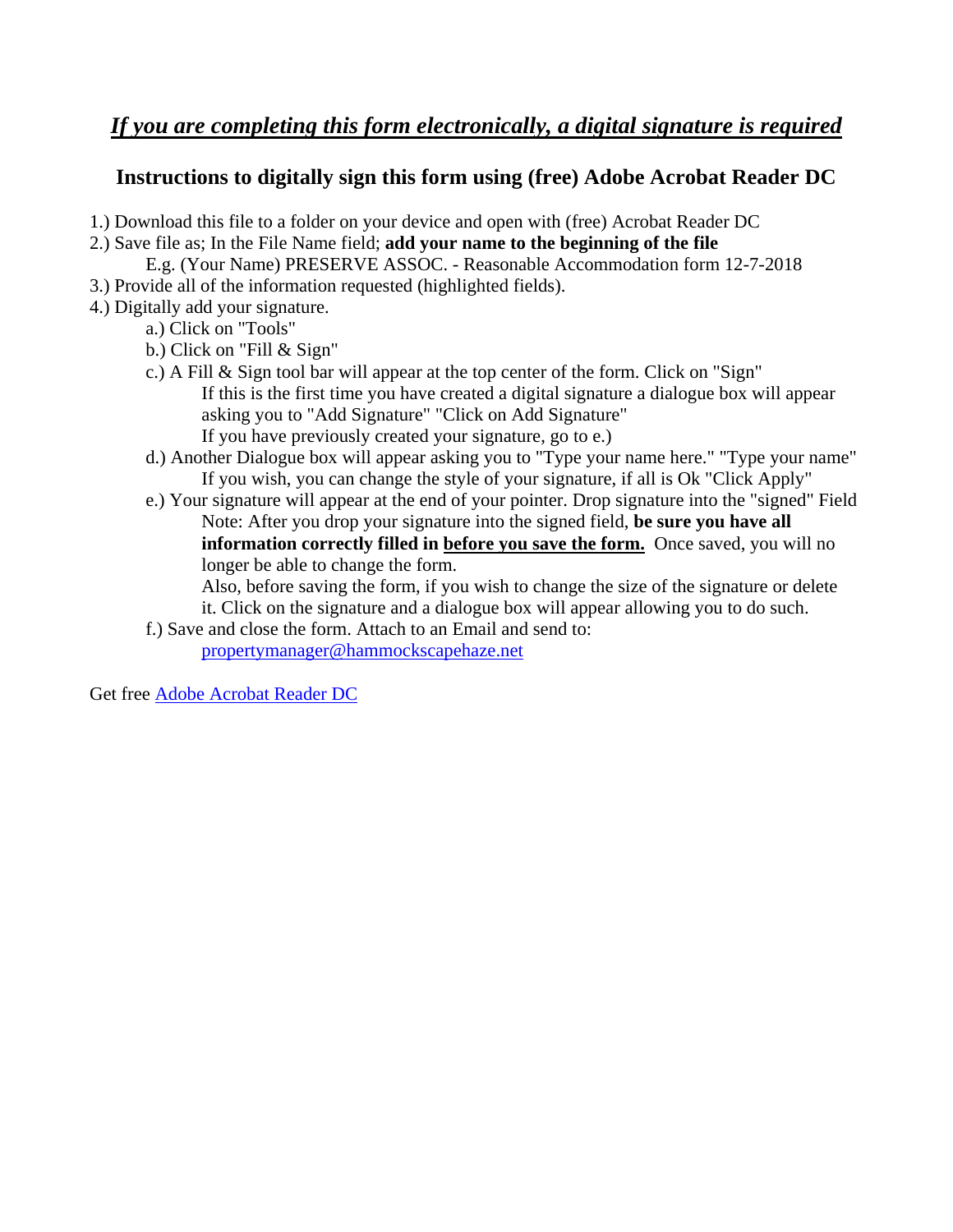## **THE HAMMOCKS - PRESERVE CONDOMINIUM ASSOCIATION, INC. REQUEST FOR REASONABLE ACCOMMODATION UNDER THE FAIR HOUSING ACT FOR A COMFORT/EMOTIONAL SUPPORT ANIMAL**

Section 12.17 (as amended January 17, 2014) of the Declaration of Condominium for The Hammocks – Preserve Condominium Association, Inc. provides that dogs, cats and other customary household pets may be kept in units as long as such animals do not exceed 45 pounds at full maturity, and that no more than 2 dogs are kept in a unit.

Persons who are seeking a reasonable accommodation for an assistance animal that provides comfort and/or emotional support must complete The Hammocks' Preserve Association accommodation application in compliance with the Fair Housing Act.

**Name of Person Requesting: Name of Person Requesting:** 

**Building Address** 

**Unit Number** (either current residence or prospective residence):

#### **Either I or the following occupant in my household has a disability:**

*Please note: you have no obligation to provide or reveal the specific nature or severity of that disability.* 

Name and Relationship to Applicant:

As a result of this disability, I am requesting an exception to the Declaration to allow an assistance animal that provides comfort and emotional support to reside in the unit as a reasonable accommodation. **Specifically, the assistant/support animal requires an exception from the following Declaration's requirements that:**

An animal's weight cannot be over 45 pounds at full maturity, and/or

The animal is a dog which will cause the number of dogs within the unit to exceed 2.

 $\Box$  Other, please specify:

In support of my request, I acknowledge that I will also need to provide the Verification of Disability form which must be filed out by a medical professional. I understand that this application and the Verification form will be used by the Board of Directors solely to evaluate this application and will be kept completely confidential.

Upon approval of my request, **I agree to provide to the Board of Directors the animal's name, breed, weight, and license number.**

I affirm that the animal is vaccinated as required by law and that such vaccinations will be kept up to date. (Please attach certification of vaccinations.)

Signed: \_\_\_\_\_\_\_\_\_\_\_\_\_\_\_\_\_\_\_\_\_\_\_\_\_\_\_\_\_\_\_\_\_\_\_\_\_\_ Date:\_\_\_\_\_\_\_\_\_\_\_\_\_\_\_\_\_\_\_\_\_\_\_\_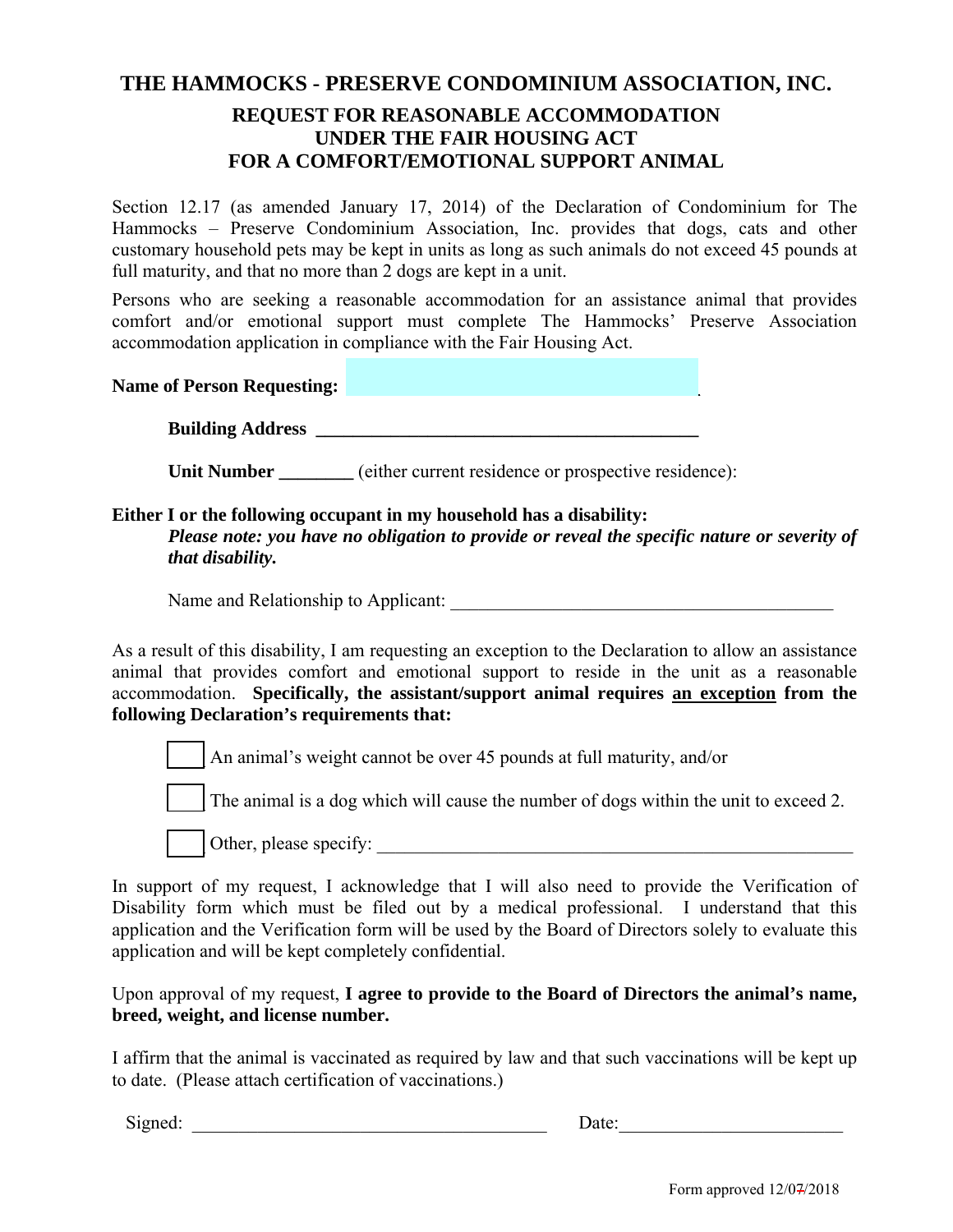## **Animal Owner Reasonable Accommodation Guidelines ADA, FHA, and The Hammocks Preserve Condominium Association**

## **Service and Emotional Support Animals**

## **[Service Animal Defined by Title II and Title III of the ADA](https://adata.org/publication/service-animals-booklet)**

#### **The following is the** *Americans with Disabilities Act* **(ADA) service animal definition:**

**A service animal means any animal that is individually trained to do work or perform tasks for the benefit of an individual with a disability, including a physical, sensory, psychiatric, intellectual, or other mental disability.** Tasks performed can include, among other things, pulling a wheelchair, retrieving dropped items, alerting a person to a sound, reminding a person to take medication, or pressing an elevator button. ADA service animals are allowed in any public place, such as stores, restaurants, office buildings, etc.

**This definition of service animal does not include emotional support animals.** Rather, emotional support animals, comfort animals, and/or therapy dogs are not service animals under Title II and Title III of the ADA. Other species of animals, whether wild or domestic, trained or untrained, are not considered service animals either. The work or tasks performed by a service animal must be directly related to the individual's disability. It does not matter if a person has a note from a doctor that states that the person has a disability and needs to have the animal for emotional support. **A doctor's letter does not turn an animal into a service animal.**

#### **Emotional Support Animals and the Fair Housing Act (FHA)**

What are commonly referred to as emotional support, comfort, and/or therapy animals are not governed by the ADA, but rather the FHA. Regardless of the distinction given to these support animals (emotional support, comfort, therapy), they are allowed to live with their owner in that owner's residence, even when the community which the owner resides in prohibits or restricts pets. In order for an animal to be consider such an exception under the FHA, and not a pet, its owner has to have a legal disability for which the animal provides support, and that legal disability has to be verified by a medical professional.

### **Handler's Responsibilities**

#### **Support Animals**

The handler is responsible for the care and supervision of his or her support animal. If a support animal behaves in an unacceptable way and the person with a disability does not control the animal, it can lose its status under the FHA and legally be removed from the community. Uncontrolled barking, jumping on other people, or running away from the handler are examples of unacceptable behavior for a support animal. The Association has the right to demand the removal of a support animal that does not behave appropriately, as it would be a nuisance and/or safety violation of the Community's rules and restrictions.

#### **Service Animals**

Service animals are trained to behave appropriately. The ADA requires the animal to be under the control of the handler. This can occur using a harness, leash, or other tether. However, in cases where either the handler is unable to hold a tether because of a disability or its use would